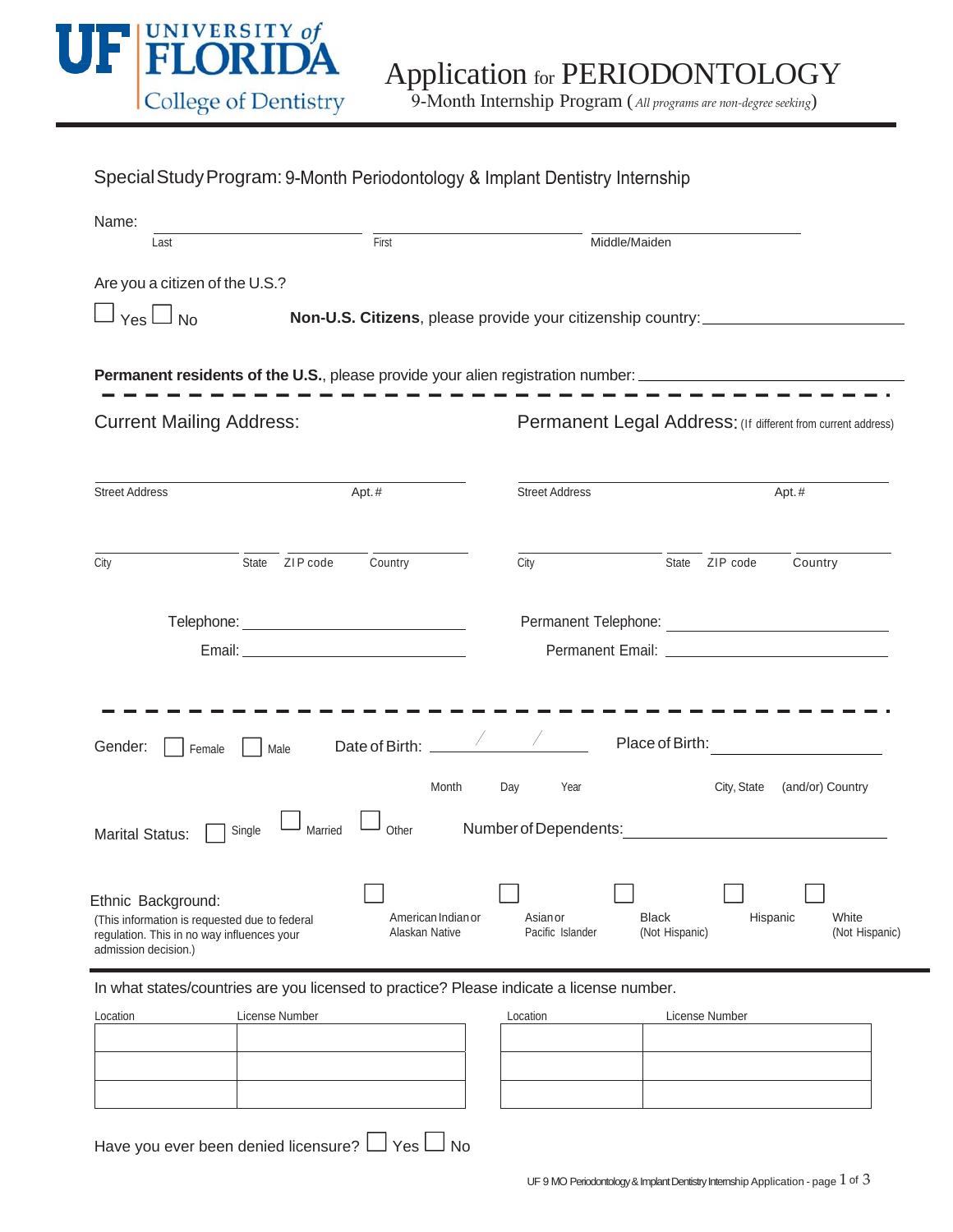

9-Month Internship Program (*All programs are non‐degree seeking*)

If licensed, during your course of licensure, have your privileges ever been modified, suspended or revoked?

|  |  | N٥ |
|--|--|----|
|--|--|----|

If yes to either of the above questions, please explain the circumstances.

Please describe your professional experience; indicate the nature of the experience (private and /or associate practice, research, or teaching) and the length of your involvement. Indicate area of specialty, if any:

List any scientific or clinical publications or presentations you have given at scientific meetings or dental societies:

Please provide a description of the types of activities you would like to engage in during your time at the UF College of Dentistry (be specific):

What would you like to accomplish during your time at the University Of Florida College Of Dentistry?

What particular area(s) of interests do you have - for example: research, clinical dentistry, endodontics, etc? Please be as specific as possible.

How do you plan to use the experience you gain at UFCD?